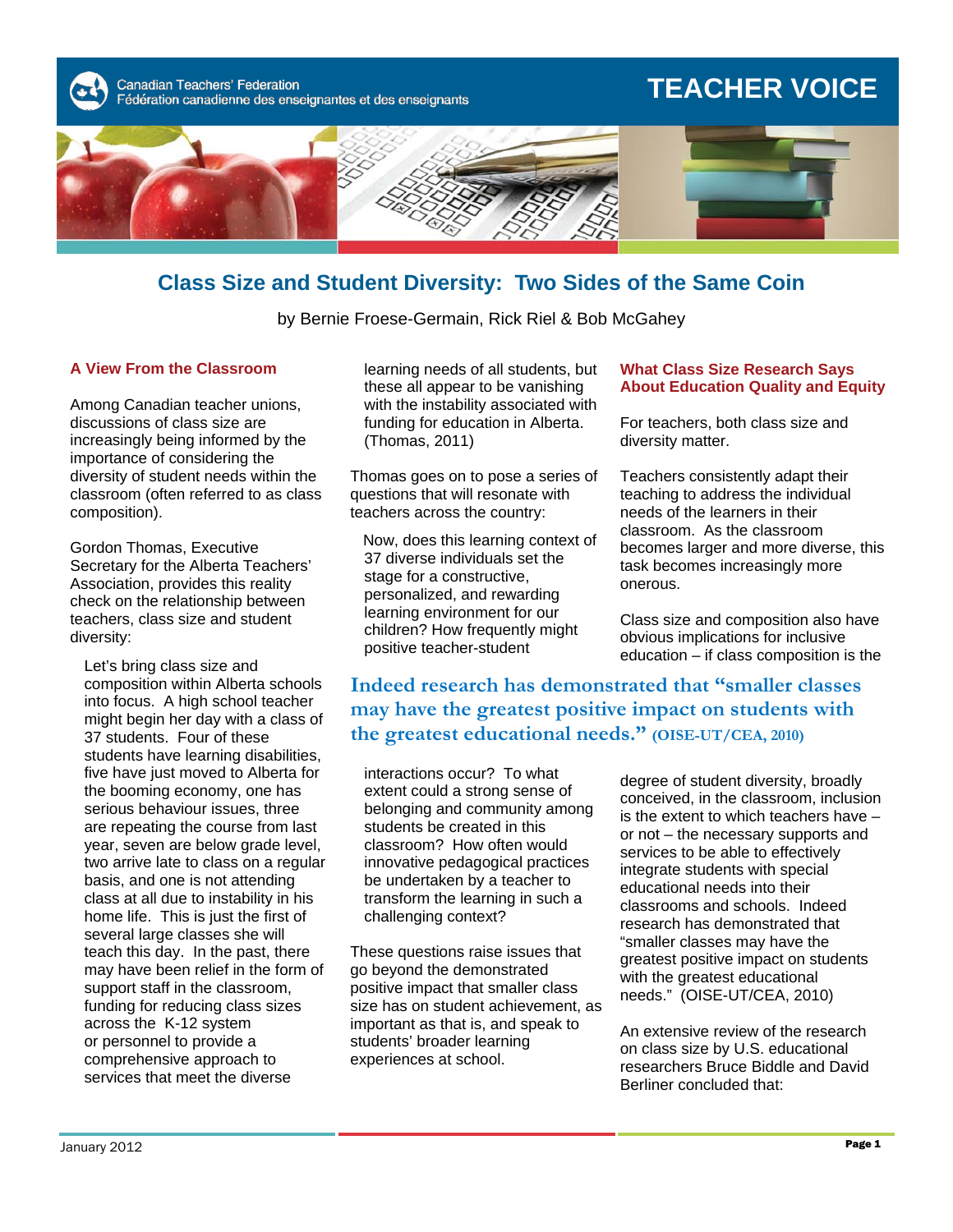## **TEACHER VOICE**

• When it is planned thoughtfully and funded adequately, longterm exposure to small classes in the early grades generates substantial advantages for students in American schools,

reinforces the finding that smaller classes are more equitable because they allow teachers to more effectively address the needs of all the students in their classroom, particularly the needs of the most

**Class size reduction ranked as the highest spending priority in seven of the eight CTF surveys conducted from 1995 to 2008, regardless of variations in the spending priorities examined in each respective survey.** 

and those extra gains are greater the longer students are exposed to those classes;

- Extra gains from small classes in the early grades are larger when class size is reduced to less than 20 students;
- Extra gains from small classes in the early grades are found for various academic topics and for both traditional measures of student achievement and other indicators of student success;
- Extra gains from small classes in the early grades are retained when students are returned to standard-size classrooms, and these gains are still present in the upper grades and the middle and high school years. (excerpt from Canadian Council on Learning, pp. 2-3)

disadvantaged students.

They report that, "although extra gains from small classes in the early grades appear for all types of students (and seem to apply equally to boys and girls), they are greater for students who have traditionally been educationally disadvantaged; initial results indicate that the greater gains associated with small classes in the early grades for students who have traditionally been educationally disadvantaged are also carried forward into the upper grades and beyond" (as cited in Canadian Council on Learning, pp. 2-3).

Smaller classes can provide teachers with the opportunity to teach the way they aspire to teach. In a major study of Ontario's primary class size reduction initiative implemented from 2004-2008,

teachers reported that teaching in small classes has important pedagogical benefits:

While the large literature base on class size reduction includes some contradictory research interpretations, it also includes a number of relatively robust findings. The research confirms that class size reduction does provide the environment in which teachers can teach differently. In smaller classes, they interact with individual students more frequently and use a greater variety of instructional strategies. They can create more opportunities for higher -order co-construction of meaning by students. They also may spend out-of-classroom work time on more creative planning (and less on routine marking), and they may interact more frequently with other teachers and adults in support of classroom teaching. (Bascia, 2010)

Teachers in the study also reported improved student behaviour and engagement with classroom activities in small classes. A classic win-winwin – for students, teachers, and parents.

It's not difficult to deduce how this could disproportionately benefit students with special educational needs, and why it's a high priority issue for teachers and their organizations. To cite one example,





In addition, their research review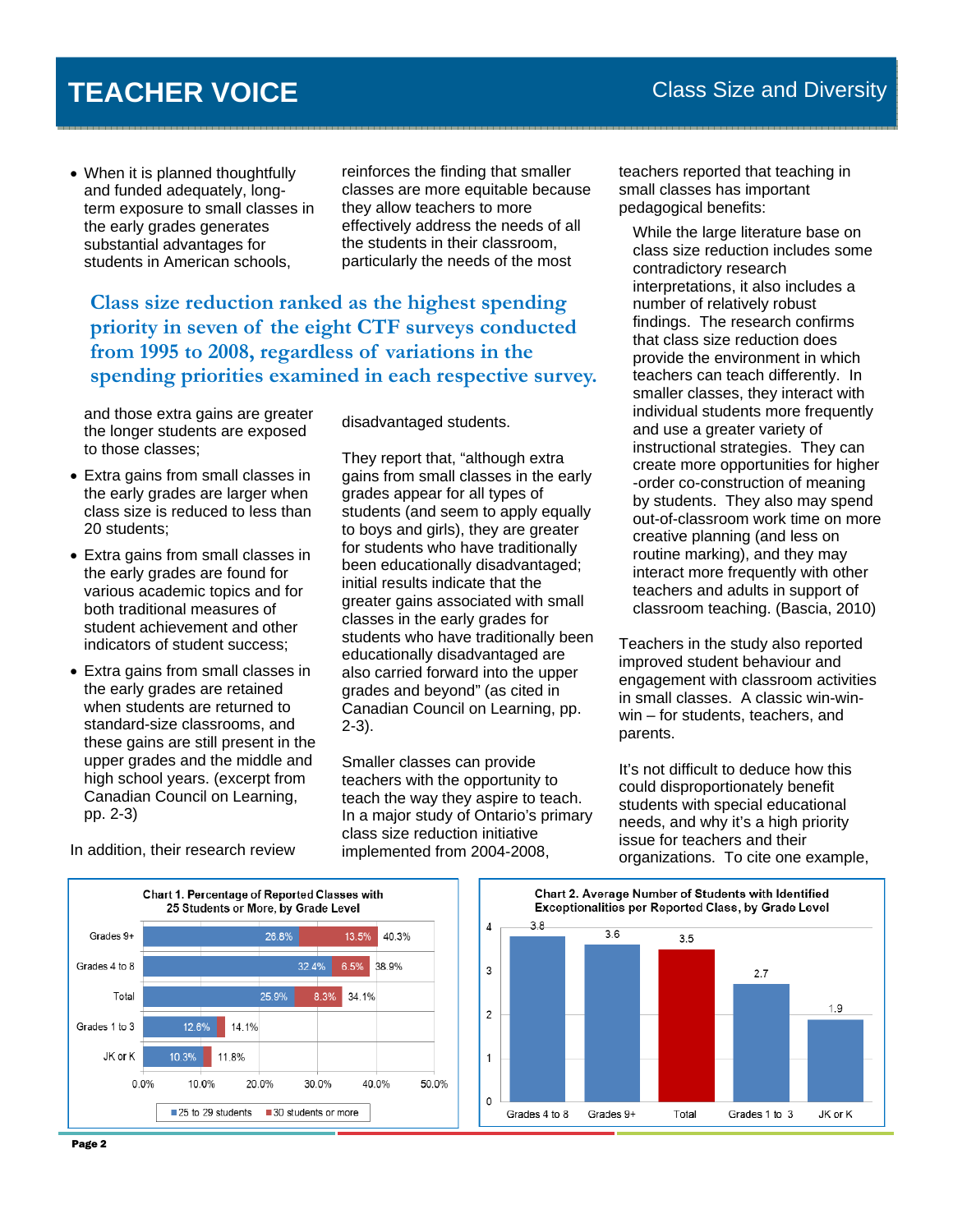## **TEACHER VOICE**

the Manitoba Teachers' Society annual member survey conducted in November 2010 found that the biggest concern of Manitoba teachers is class size and class composition.

The Canadian public also supports smaller class sizes. In our public opinion polling conducted by Vector Research & Development, class size reduction ranked as the highest spending priority in seven of the eight surveys conducted from 1995 to 2008, regardless of variations in the spending priorities examined in each respective survey.

Last spring CTF conducted a national teacher survey on the theme of *The Teacher Voice on Teaching and Learning*. As part of the survey teachers were asked what changes they would make to the education system for the benefit of student learning. Their responses touched on a range of issues and, not surprisingly, class size and class composition were clearly identified as priorities. Provision of the necessary supports and services to allow teachers to help students with special educational needs was another high priority.

### **CTF National Teacher Survey**

In order to get a snapshot of what class size and composition look like across the country, CTF recently conducted a national survey of

nearly 3,800 teachers representing 9,894 classes in English and French schools. The sample teacher pool was drawn from 12 participating CTF member organizations.

These are among the survey findings.

Average class size is 21.3 students, ranging from 22.1 students for grades 4-8 to 19 students for junior kindergarten or kindergarten (JK-K). English schools (including immersion) have an average class size of nearly 22 students, while French as a first language schools have a slightly smaller average class size of just over 19 students.

Average class size data of course only provides a piece of the overall picture. Our analysis of the distribution of class size by grade level reveals that:

- over a third of the classes for all grade levels combined contained 25 students or more (8.3% contained 30 students or more).
- for grades 4-8, nearly 39% of classes contained 25 students or more (6.5% contained 30 or more).
- for grades 9 and over, 40.3% of classes contained 25 students or more (13.5% – over 1 in 7 classrooms – contained 30 or more students).

While the numbers were smaller at the primary level as expected (due in part to class size reduction initiatives in some jurisdictions), there were still significant numbers of classes exceeding 25 students:

- for grades 1-3, just over 14% of classes contained 25 students or more
- for JK-K, nearly 12% of classes contained 25 students or more [see Chart 1]

We also surveyed teachers on their class composition, specifically:

- students with identified exceptionalities (defined as those students formally identified as having behavioural problems or mental or physical disabilities, as well as other special needs students including gifted students) and;
- English Language Learners and French Language Learners (defined as students whose first language differs from the school's primary language of instruction, and who may require focused educational supports to assist them in attaining proficiency in that language).

The average number of students with identified exceptionalities per class was 3.5, ranging from 3.8 students for grades 4-8 to 1.9 students for junior kindergarten/ kindergarten [see Chart 2].

Students with identified exceptionalities accounted for 16.3%